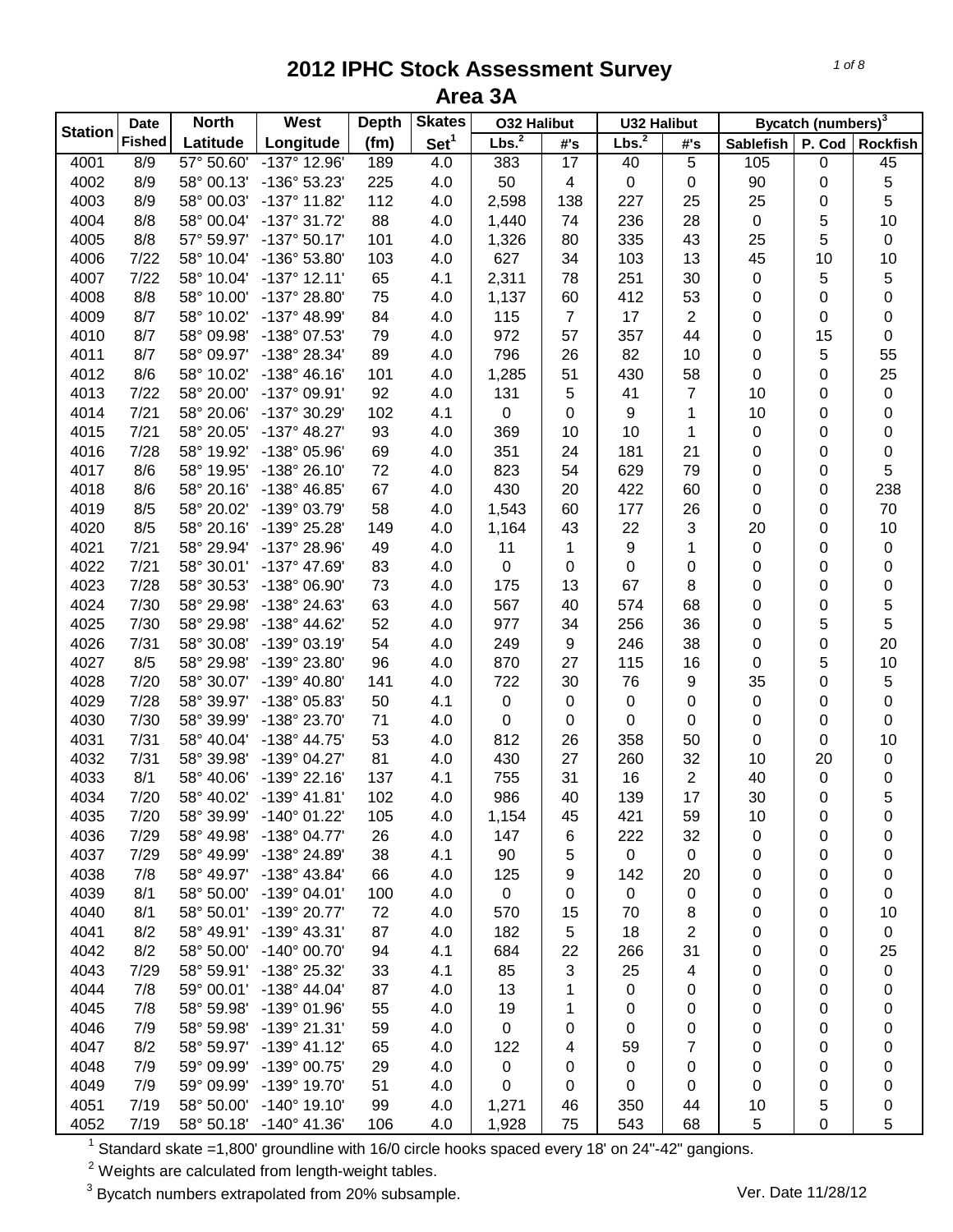|                | <b>Date</b>   | <b>North</b> | West                  | <b>Depth</b> | <b>Skates</b>    | <b>032 Halibut</b> |     | <b>U32 Halibut</b> |                |                  | Bycatch (numbers) <sup>3</sup> |                 |
|----------------|---------------|--------------|-----------------------|--------------|------------------|--------------------|-----|--------------------|----------------|------------------|--------------------------------|-----------------|
| <b>Station</b> | <b>Fished</b> | Latitude     | Longitude             | (fm)         | Set <sup>1</sup> | Lbs. <sup>2</sup>  | #'s | Lbs. <sup>2</sup>  | #'s            | <b>Sablefish</b> | P. Cod                         | <b>Rockfish</b> |
| 4053           | 7/11          | 59° 00.02'   | $-140^{\circ}$ 01.86' | 74           | 4.0              | 538                | 15  | 85                 | 11             | $\pmb{0}$        | $\pmb{0}$                      | 5               |
| 4054           | 7/11          | 59° 00.00'   | -140° 18.69'          | 84           | 4.0              | 759                | 27  | 124                | 15             | 0                | 0                              | 15              |
| 4055           | 7/19          | 58° 59.93'   | $-140^{\circ}$ 40.18' | 99           | 4.0              | 410                | 15  | 324                | 43             | 0                | 5                              | $\pmb{0}$       |
| 4056           | 7/18          | 59° 00.16'   | $-141°00.20'$         | 105          | 4.0              | 873                | 33  | 215                | 31             | 10               | 0                              | 10              |
| 4057           | 7/10          | 59° 10.00'   | -139° 40.02'          | 73           | 4.0              | 26                 | 2   | 6                  | 1              | 0                | 0                              | $\pmb{0}$       |
| 4058           | 7/10          | 59° 09.99'   | -140° 00.25'          | 63           | 4.0              | 216                | 8   | 105                | 13             | 0                | 0                              | $\mathbf 0$     |
| 4059           | 7/11          | 59° 10.00'   | -140° 20.42'          | 71           | 4.0              | 470                | 17  | 153                | 19             | 0                | 5                              | 0               |
| 4060           | 7/18          | 59° 09.98'   | $-140^{\circ}$ 38.86' | 80           | 4.0              | 454                | 16  | 61                 | 9              | 0                | 0                              | 0               |
| 4061           | 7/18          | 59° 10.02'   | -140° 58.84'          | 98           | 4.0              | 867                | 24  | 251                | 33             | 5                | 10                             | 0               |
| 4062           | 7/17          | 59° 09.94'   | -141° 19.24'          | 187          | 4.0              | 77                 | 3   | 17                 | $\overline{2}$ | 45               | 0                              | 0               |
| 4063           | 8/18          | 59° 10.07'   | -141° 37.66'          | 122          | 4.0              | 2,822              | 106 | 27                 | 3              | 84               | 0                              | 5               |
| 4064           | 7/10          | 59° 19.97'   | -139° 38.62'          | 83           | 4.0              | 0                  | 0   | $\pmb{0}$          | 0              | 0                | 0                              | 0               |
| 4065           | 7/10          | 59° 19.98'   | -139° 59.81'          | 88           | 4.1              | 33                 | 2   | 0                  | 0              | 0                | 0                              | 0               |
| 4066           | 7/12          | 59° 19.95'   | $-140^{\circ}$ 18.67' | 72           | 4.0              | 565                | 19  | 189                | 24             | 0                | 0                              | 0               |
| 4067           | 7/12          | 59° 19.96'   | -140° 38.87'          | 77           | 4.0              | 244                | 11  | 168                | 22             | 0                | 5                              | 0               |
| 4068           | 7/17          | 59° 19.93'   | $-140^{\circ}$ 57.74' | 86           | 4.0              | 36                 | 1   | $\,6\,$            | $\mathbf 1$    | 0                | 0                              | 0               |
| 4069           | 7/17          | 59° 20.14'   | $-141^{\circ}$ 19.62  | 182          | 4.1              | 75                 | 2   | 18                 | $\overline{2}$ | 126              | 0                              | 0               |
| 4070           | 8/18          | 59° 20.02'   | $-141°37.23'$         | 104          | 4.0              | 1,204              | 41  | 78                 | 11             | 25               | 0                              | 0               |
| 4071           | 8/18          | 59° 20.07'   | $-141°57.48'$         | 117          | 4.0              | 1,260              | 56  | 130                | 16             | 40               | 5                              | 0               |
| 4072           | 7/14          | 59° 30.00'   | -140° 01.32'          | 65           | 4.0              | 0                  | 0   | 0                  | $\pmb{0}$      | 0                | 0                              | $\mathsf 0$     |
| 4073           | 7/14          | 59° 29.96'   | -140° 19.34'          | 125          | 4.0              | 140                | 4   | 0                  | 0              | 20               | 0                              | 15              |
| 4074           | 7/12          | 59° 30.02'   | $-140^{\circ}$ 38.16' | 152          | 4.0              | 151                | 5   | 0                  | 0              | 15               | 0                              | 10              |
| 4075           | 7/13          | 59° 30.03'   | $-141°00.07'$         | 159          | 4.0              | 53                 | 2   | 0                  | 0              | 5                | 0                              | $\pmb{0}$       |
| 4076           | 7/13          | 59° 29.98'   | -141° 17.79'          | 91           | 4.0              | 17                 | 1   | 0                  | 0              | 0                | 0                              | 0               |
| 4077           | 8/21          | 59° 30.42'   | -141° 39.68'          | 89           | 4.0              | 0                  | 0   | 0                  | 0              | 0                | 0                              | 0               |
| 4078           | 8/21          | 59° 29.63'   | -141° 56.72'          | 98           | 4.0              | 378                | 10  | 6                  | 1              | 0                | 0                              | 0               |
| 4079           | 7/14          | 59° 40.44'   | -139° 59.01'          | 76           | 4.0              | 184                | 5   | 18                 | $\overline{2}$ | 0                | 15                             | 0               |
| 4080           | 7/13          | 59° 40.00'   | -140° 59.24'          | 29           | 4.0              | 127                | 2   | 0                  | 0              | 0                | 5                              | 0               |
| 4081           | 7/13          | 59° 40.03'   | $-141°$ 18.06'        | 35           | 4.0              | 13                 | 1   | 0                  | 0              | 0                | 0                              | 0               |
| 4082           | 8/21          | 59° 39.94'   | -141° 37.72'          | 52           | 4.0              | 0                  | 0   | 8                  | $\overline{c}$ | 0                | 0                              | 0               |
| 4083           | 8/25          | 59° 40.05'   | $-141°56.56'$         | 78           | 4.0              | 78                 | 1   | 0                  | 0              | 0                | 0                              | 0               |
| 4084           | 8/22          | 59° 40.16'   | -142° 17.80'          | 120          | 3.9              | 449                | 15  | 0                  | 0              | 44               | 0                              | 5               |
| 4085           | 8/22          | 59° 40.38'   | -142° 38.95'          | 209          | 3.9              | 626                | 28  | 29                 | 3              | 157              | 0                              | 25              |
| 4086           | 6/2           | 59° 39.97'   | -142° 58.09'          | 112          | 4.0              | 975                | 39  | 136                | 20             | 10               | 15                             | $\pmb{0}$       |
| 4087           | 6/2           | 59° 40.50'   | $-143^\circ$ 18.30    | 160          | 4.0              | 202                | 10  | 51                 | $\overline{7}$ | 54               | 5                              | 0               |
| 4088           | 6/3           | 59° 39.63'   | $-143^{\circ}38.66'$  | 77           | 4.0              | 12                 | 1   | 62                 | 10             | 0                | 0                              | 10              |
| 4089           | 6/3           | 59° 40.28'   | $-143°55.77'$         | 70           | 4.0              | 384                | 16  | 172                | 24             | 0                | 0                              | 5               |
| 4090           | 6/4           | 59° 40.06'   | -144° 15.52'          | 88           | 4.0              | 1,337              | 41  | 223                | 28             | 0                | 0                              | 20              |
| 4091           | 6/5           | 59° 39.88'   | $-144^{\circ}$ 39.14' | 81           | 4.0              | 138                | 8   | 78                 | 13             | 0                | 0                              | $\pmb{0}$       |
| 4092           | 8/25          | 59° 49.95'   | $-141^{\circ}59.23'$  | 38           | 4.0              | 106                | 4   | 11                 | 2              | 0                | 0                              | 0               |
| 4093           | 8/25          | 59° 50.03'   | -142° 17.73'          | 47           | 4.0              | 686                | 17  | 78                 | 9              | 0                | 5                              | 0               |
| 4094           | 8/22          | 59° 49.72'   | $-142^{\circ}36.91'$  | 84           | 4.0              | 1,415              | 40  | 48                 | 6              | 0                | 5                              | 0               |
| 4095           | 8/23          | 59° 50.44'   | -142° 58.62'          | 94           | 4.0              | 0                  | 0   | 0                  | 0              | 7                | 0                              | 0               |
| 4096           | 6/2           | 59° 50.00'   | $-143°$ 18.24'        | 124          | 4.0              | 44                 | 2   | 5                  | 1              | 5                | 0                              | 0               |
| 4097           | 6/3           | 59° 50.29'   | -143° 36.73'          | 156          | 4.0              | 59                 | 2   | 3                  | 1              | 35               | 0                              | 59              |
| 4098           | 6/4           | 59° 50.08'   | $-143°57.78'$         | 51           | 4.0              | 206                | 10  | 379                | 51             | 0                | 0                              | 0               |
| 4099           | 6/4           | 59° 49.91'   | $-144^{\circ}$ 17.81' | 34           | 4.0              | 408                | 14  | 154                | 21             | 0                | 50                             | 0               |
| 4100           | 8/23          | 60° 00.35'   | $-142^{\circ}$ 40.98' | 36           | 3.9              | 1,140              | 29  | 41                 | 5              | 0                | 0                              | 0               |
| 4101           | 8/23          | 59° 59.84'   | -142° 58.94'          | 63           | 4.0              | 288                | 9   | 13                 | 2              | 0                | 0                              | 0               |
| 4102           | 7/29          | 59° 20.46'   | $-146^{\circ}$ 17.77' | 102          | 4.0              | 608                | 26  | 51                 | 7              | 10               | 10                             | 45              |
| 4103           | 7/29          | 59° 20.09'   | -146° 34.73'          | 78           | 4.0              | 701                | 34  | 84                 | 9              | $\pmb{0}$        | 10                             | 0               |

Standard skate =1,800' groundline with 16/0 circle hooks spaced every 18' on 24"-42" gangions.

Weights are calculated from length-weight tables.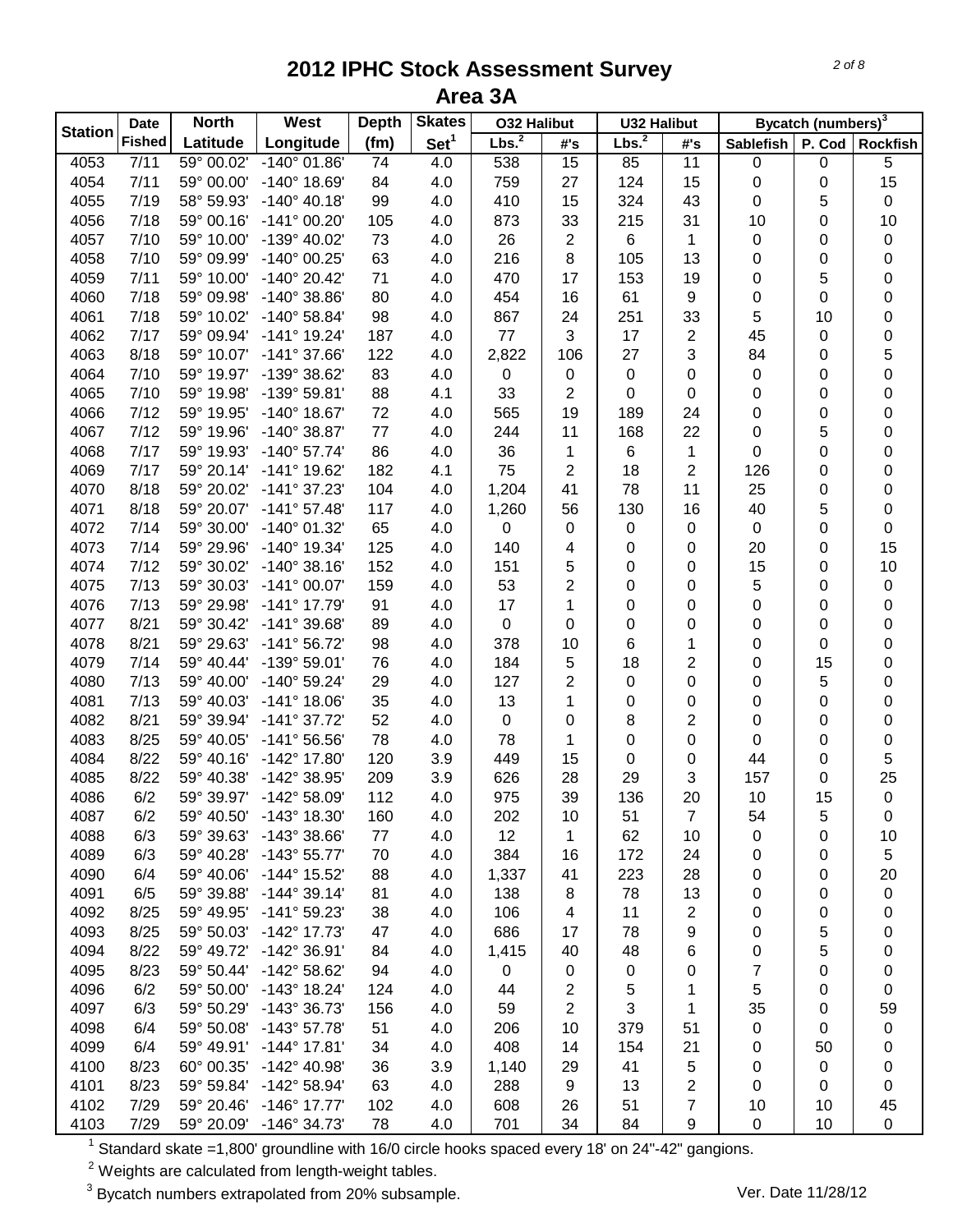|                | <b>Date</b>   | <b>North</b>             | West                                 | <b>Depth</b> | <b>Skates</b>    | <b>032 Halibut</b> |                | <b>U32 Halibut</b>      |                |                  | Bycatch (numbers) <sup>3</sup> |                 |
|----------------|---------------|--------------------------|--------------------------------------|--------------|------------------|--------------------|----------------|-------------------------|----------------|------------------|--------------------------------|-----------------|
| <b>Station</b> | <b>Fished</b> | Latitude                 | Longitude                            | (fm)         | Set <sup>1</sup> | Lbs. <sup>2</sup>  | #'s            | Lbs. <sup>2</sup>       | #'s            | <b>Sablefish</b> | P. Cod                         | <b>Rockfish</b> |
| 4104           | 7/28          | 59° 20.09'               | -146° 54.33'                         | 106          | 4.0              | 299                | 14             | 36                      | 5              | 5                | 0                              | 5               |
| 4105           | 7/28          | 59° 19.94'               | $-147^{\circ}$ 14.55'                | 102          | 3.9              | 215                | 11             | 6                       | 1              | 0                | 0                              | $\pmb{0}$       |
| 4106           | 7/31          | 59° 29.86'               | $-145^{\circ}$ 17.15'                | 74           | 4.0              | 846                | 29             | 94                      | 12             | 5                | 0                              | 45              |
| 4107           | 7/30          | 59° 29.77'               | -145° 54.89'                         | 90           | 4.0              | 697                | 38             | 119                     | 14             | 5                | 5                              | $\pmb{0}$       |
| 4108           | 7/29          | 59° 29.38'               | -146° 33.99'                         | 42           | 4.0              | 468                | 21             | 152                     | 21             | 0                | 0                              | 5               |
| 4109           | 8/15          | 59° 30.11'               | -146° 55.20'                         | 110          | 4.0              | 106                | 4              | $\mathbf 0$             | $\pmb{0}$      | 10               | 0                              | 5               |
| 4110           | 7/28          | 59° 30.33'               | $-147^{\circ}$ 12.84'                | 118          | 4.0              | 79                 | 5              | 29                      | 4              | 45               | 0                              | 0               |
| 4111           | 8/14          | 59° 30.13'               | -147° 33.87'                         | 62           | 4.0              | 25                 | 1              | 35                      | 4              | 0                | 0                              | 0               |
| 4112           | 7/31          | 59° 40.37'               | -145° 32.72'                         | 57           | 4.0              | $\pmb{0}$          | 0              | 17                      | 2              | 0                | 10                             | 0               |
| 4113           | 7/30          | 59° 40.39'               | $-145°55.15'$                        | 41           | 3.9              | 390                | 25             | 419                     | 51             | 0                | 0                              | 0               |
| 4114           | 7/30          | 59° 39.95'               | $-146^\circ$ 13.49                   | 45           | 4.0              | 161                | $\overline{7}$ | 180                     | 23             | 0                | 0                              | 0               |
| 4115           | 8/15          | 59° 39.95'               | -146° 33.27'                         | 47           | 4.0              | 613                | 18             | 188                     | 24             | 0                | 0                              | 20              |
| 4116           | 8/15          | 59° 39.82'               | $-146°51.84'$                        | 57           | 4.0              | $\mathsf 0$        | 0              | 0                       | $\pmb{0}$      | 0                | 0                              | $\pmb{0}$       |
| 4117           | 8/14          | 59° 39.91'               | $-147^{\circ}$ 12.06'                | 105          | 4.0              | 231                | 7              | 0                       | $\pmb{0}$      | 0                | 0                              | 0               |
| 4118           | 8/14          | 59° 39.86'               | $-147°33.19'$                        | 64           | 4.0              | 267                | 11             | 60                      | 8              | 0                | 5                              | 0               |
| 4119           | 6/5           | 59° 49.98'               | $-144^{\circ}$ 57.08'                | 107          | 4.0              | 196                | 9              | 24                      | 3              | 5                | 35                             | $\pmb{0}$       |
| 4120           | 8/17          | 59° 49.97'               | $-145^{\circ} 54.01'$                | 56           | 4.0              | 22                 | 1              | 39                      | $\,6$          | 0                | 10                             | $\pmb{0}$       |
| 4121           | 8/16          | 59° 50.08'               | -146° 12.00'                         | 38           | 4.0              | 526                | 35             | 152                     | 18             | 0                | 0                              | 0               |
| 4122           | 8/5           | 59° 49.59'               | $-146°32.47'$                        | 37           | 4.0              | 636                | 18             | 139                     | 20             | 0                | 0                              | 30              |
| 4123           | 8/5           | 59° 49.45'               | -146° 51.30'                         | 42           | 3.9              | 298                | 13             | 231                     | 30             | 0                | 0                              | $\pmb{0}$       |
| 4124           | 8/4           | 59° 50.27'               | $-147^{\circ}$ 12.57'                | 92           | 4.0              | 152                | 9              | $\mathbf 0$             | 0              | 0                | 0                              | 0               |
| 4125           | 6/6           | 59° 59.61'               | $-144^{\circ}$ 38.18'                | 126          | 4.0              | 33                 | 2              | $\overline{7}$          | 1              | 5                | 16                             | 0               |
| 4126           | 6/6           | 59° 59.46'               | $-144^{\circ}57.81'$                 | 80           | 4.0              | 242                | 15             | 30                      | 3              | 0                | 5                              | 0               |
| 4127           | 6/6           | 60° 00.31'               | -145° 19.09'                         | 65           | 4.0              | 208                | 8              | 12                      | $\overline{2}$ | 0                | 0                              | 0               |
| 4128           | 8/16          | 60° 00.26'               | -146° 12.54'                         | 34           | 4.0              | 1,006              | 38             | 475                     | 63             | 0                | 0                              | 0               |
| 4129           | 8/16          | 60° 00.69'               | -146° 31.91'                         | 35           | 3.9              | 69                 | 5              | 297                     | 45             | 0                | 0                              | 0               |
| 4130           | 8/4           | 59° 59.81'               | $-146°51.70'$                        | 80           | 4.0              | 48                 | 4              | 9                       | 1              | 0                | 5                              | 0               |
| 4131           | 8/4           | 59° 59.64'               | $-147°$ 11.96'                       | 102          | 4.0              | 192                | 11             | 92                      | 11             | 0                | 64                             | 0               |
| 4132           | 6/7           | 60° 10.41'               | -145° 33.50'                         | 52           | 4.0              | 14                 | 1              | $\overline{7}$          | 1              | 0                | 0                              | 0               |
| 4133           | 6/7           | 60° 10.24'               | $-145°52.18'$                        | 55           | 4.0              | 119                | 1              | 0                       | 0              | 0                | 5                              | 0               |
| 4134           | 6/7           | 60° 09.98'               | -146° 09.64'                         | 47           | 4.0              | 80                 | 4              | 19                      | 3              | 0                | 0                              | 0               |
| 4135           | 7/12          | 60° 09.81'               | $-147°30.74'$                        | 42           | 4.0              | 510                | 31             | 173                     | 27             | 0                | 25                             | 0               |
| 4136           | 7/12          | 60° 09.88'               | $-147°51.00'$                        | 186          | 4.0              | 713                | 46             | 193                     | 23             | 15               | 45                             | 5               |
| 4137           | 7/12          | 60° 20.53'               | $-147°30.23'$                        | 66           | 4.0              | 311                | 13             | 193                     | 26             | $\mathbf 0$      | 35                             | 5               |
| 4138           | 7/10          | 60° 30.23'               | $-146°30.48'$                        | 48           | 3.9              | 109                | 6              | 156                     | 21             | 0                | 20                             | 0               |
| 4139           | 7/10          | 60° 29.82'               | $-146^{\circ}$ 48.43'                | 222          | 4.0              | 724                | 43             | 163                     | 19             | 30               | 10                             | 10              |
| 4140           | 7/10          | 60° 29.77'               | $-147^{\circ}$ 09.40                 | 106          | 4.0              | 390                | 20             | 281                     | 36             | 5                | 10                             | $\pmb{0}$       |
| 4141           | 7/11          | 60° 29.60'               | -147° 28.83'                         | 104          | 4.0              | 129                | 6              | 111                     | 14             | 0                | 45                             | 0               |
| 4142           | 7/11          | 60° 29.34'               | $-147^{\circ}$ 49.05'                | 212          | 3.9              | 428                | 22             | 73                      | 9              | 15               | 44                             | 10              |
| 4143           | 7/9           | 60° 40.60'               | $-146^{\circ}$ 49.44'                | 232          | 4.0              | 749                | 44             | 157                     | 17             | 15               | 0                              | 5               |
| 4144           | 7/9           | 60° 39.94'               | $-147^{\circ}$ 08.88'                | 135          | 4.0              | 453                | 26             | 179                     | 22             | 0                | 35                             | 5               |
| 4145           | 7/9           | 60° 49.22'               | -147° 09.28'                         | 194          | 4.0              | 562                | 27             | 111                     | 14             | 5                | 15                             | 5               |
| 4146           | 7/8           | 60° 49.99'               | -148° 09.90'                         | 170          | 4.0              | 441                | 20             | 62                      | 8              | 5                | 15                             | 25              |
| 4147           | 7/20          | 58° 39.95'               | -148° 33.98'                         | 130          | 4.0              | 551                | 28             | 55                      | 8              | 99               | 0                              | 5               |
|                |               |                          |                                      |              |                  |                    | $\overline{7}$ | $\overline{\mathbf{4}}$ |                |                  |                                |                 |
| 4148           | 6/20<br>7/20  | 58° 40.29'<br>58° 49.66' | $-148°54.14'$<br>$-148^\circ$ 14.91' | 91           | 4.0              | 95                 |                |                         | 1              | 25<br>20         | 35                             | 20<br>30        |
| 4149           |               |                          |                                      | 153          | 4.0              | 1,099              | 55             | 238                     | 26             |                  | 0                              |                 |
| 4150           | 7/20          | 58° 49.16'               | -148° 34.92'                         | 164          | 4.0              | 312                | 14             | 14                      | $\overline{2}$ | 109              | 0                              | 20              |
| 4151           | 6/19          | 58° 50.38'               | $-148°53.19'$                        | 140          | 4.0              | 800                | 39             | 38                      | 4              | 50               | 0                              | 10              |
| 4152           | 6/20          | 58° 50.18'               | $-149°$ 12.79                        | 117          | 3.9              | 225                | 13             | 9                       | 1              | 123              | 15                             | 5               |
| 4153           | 7/21          | 59° 00.55'               | -147° 53.92'                         | 227          | 3.9              | $\mathbf 0$        | 0              | 0                       | 0              | 29               | 0                              | 5               |
| 4154           | 7/19          | 58° 59.55'               | $-148°$ 12.74'                       | 123          | 4.0              | 1,168              | 61             | 115                     | 15             | 5                | 79                             | 0               |

Standard skate =1,800' groundline with 16/0 circle hooks spaced every 18' on 24"-42" gangions.

Weights are calculated from length-weight tables.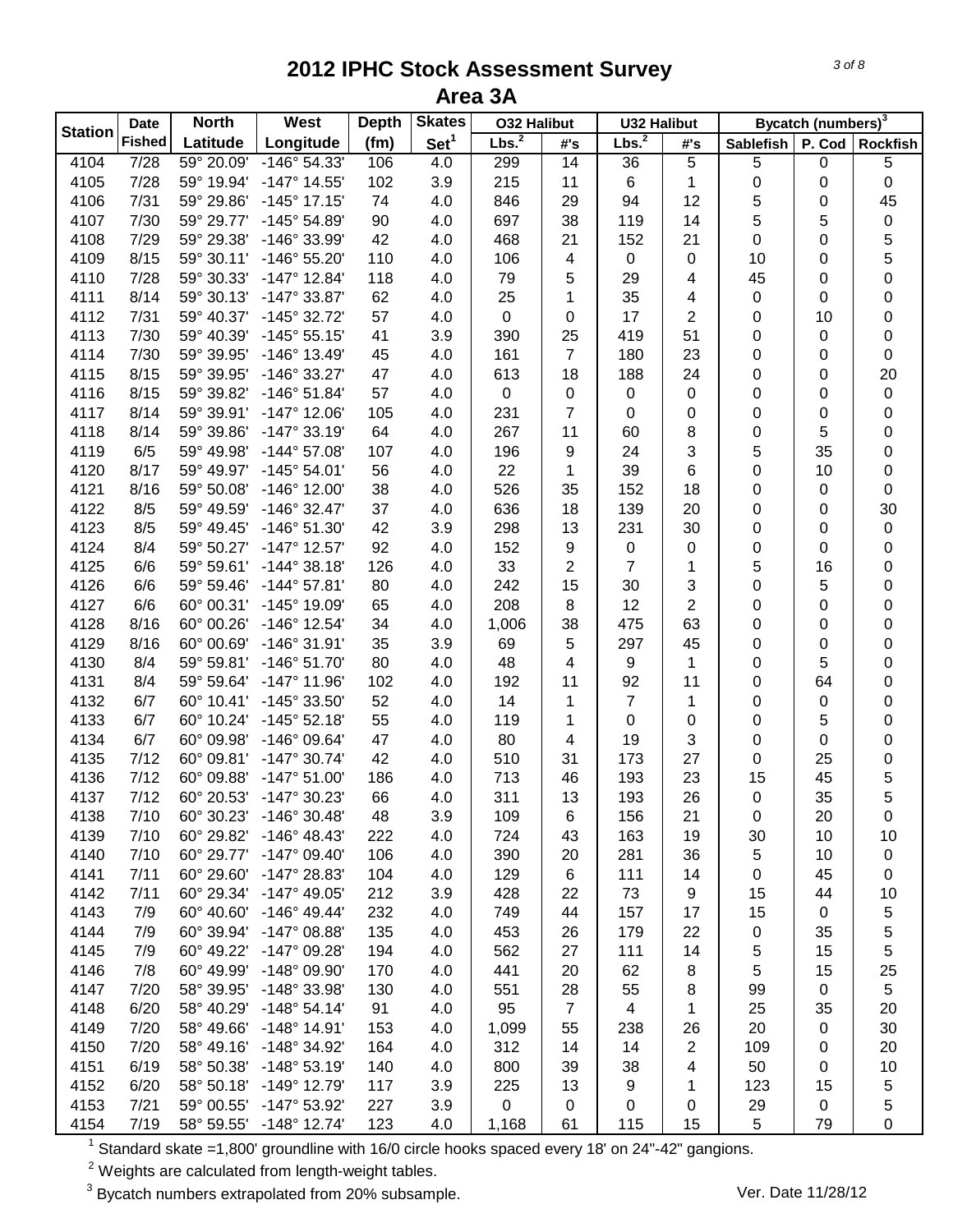|                | <b>Date</b>   | <b>North</b> | West                  | <b>Depth</b> | <b>Skates</b>    | <b>032 Halibut</b> |                | <b>U32 Halibut</b> |                  |                  | Bycatch (numbers) <sup>3</sup> |                 |
|----------------|---------------|--------------|-----------------------|--------------|------------------|--------------------|----------------|--------------------|------------------|------------------|--------------------------------|-----------------|
| <b>Station</b> | <b>Fished</b> | Latitude     | Longitude             | (fm)         | Set <sup>1</sup> | Lbs. <sup>2</sup>  | #'s            | Lbs. <sup>2</sup>  | #'s              | <b>Sablefish</b> | P. Cod                         | <b>Rockfish</b> |
| 4155           | 7/19          | 59° 00.16'   | -148° 34.03'          | 134          | 4.0              | 106                | 5              | 24                 | $\sqrt{3}$       | 80               | 0                              | 0               |
| 4156           | 6/19          | 59° 00.19'   | -148° 54.34'          | 112          | 4.0              | 43                 | 3              | 14                 | $\overline{2}$   | 53               | 0                              | 0               |
| 4157           | 6/19          | 58° 59.31'   | $-149°$ 11.45         | 123          | 4.0              | 168                | 9              | 48                 | 6                | 54               | 0                              | 0               |
| 4158           | 7/4           | 58° 59.27'   | $-149°31.77'$         | 130          | 4.0              | 56                 | 3              | 19                 | $\overline{2}$   | 40               | 0                              | $\pmb{0}$       |
| 4159           | 7/27          | 59° 10.04'   | -147° 35.99'          | 120          | 4.0              | 2,230              | 120            | 333                | 35               | 5                | 74                             | 15              |
| 4160           | 7/21          | 59° 09.51'   | $-147^{\circ}$ 52.84' | 112          | 3.9              | 827                | 44             | 161                | 20               | 10               | 15                             | $\mathbf 5$     |
| 4161           | 7/21          | 59° 10.36'   | $-148°$ 14.14'        | 66           | 4.0              | 1,708              | 76             | 228                | 31               | $\pmb{0}$        | 5                              | 55              |
| 4162           | 7/19          | 59° 09.65'   | -148° 32.07'          | 86           | 4.0              | 228                | 15             | 87                 | 10               | 25               | 45                             | $\pmb{0}$       |
| 4163           | 7/18          | 59° 10.56'   | -148° 53.56'          | 97           | 4.0              | 202                | 13             | 89                 | 11               | 5                | 5                              | 0               |
| 4164           | 7/18          | 59° 10.63'   | -149° 12.60'          | 85           | 3.9              | 1,406              | 53             | 128                | 17               | 10               | 5                              | 29              |
| 4165           | 7/17          | 59° 09.86'   | -149° 32.72'          | 89           | 3.9              | 214                | 14             | 79                 | $\boldsymbol{9}$ | 34               | 0                              | $\pmb{0}$       |
| 4166           | 7/17          | 59° 10.24'   | -149° 50.42'          | 72           | 3.9              | 402                | 21             | 201                | 25               | 20               | 0                              | $\pmb{0}$       |
| 4167           | 7/27          | 59° 19.91'   | $-147°34.34'$         | 68           | 4.0              | 655                | 30             | 221                | 30               | 0                | 0                              | 25              |
| 4168           | 7/27          | 59° 20.21'   | -147° 53.36'          | 100          | 4.0              | 15                 | $\mathbf{1}$   | 12                 | $\sqrt{2}$       | 0                | 0                              | $\pmb{0}$       |
| 4169           | 7/26          | 59° 20.29'   | -148° 13.94'          | 87           | 4.0              | 523                | 32             | 152                | 19               | 5                | 0                              | $\pmb{0}$       |
| 4170           | 7/26          | 59° 20.35'   | -148° 33.58'          | 50           | 4.0              | 937                | 33             | 298                | 39               | 0                | 0                              | 89              |
| 4171           | 7/18          | 59° 20.05'   | -148° 53.27'          | 94           | 4.0              | 690                | 43             | 175                | 20               | 0                | 0                              | $\sqrt{5}$      |
| 4172           | 8/8           | 59° 20.07'   | -149° 11.69'          | 104          | 4.0              | 1,084              | 66             | 166                | 19               | 20               | 15                             | 0               |
| 4173           | 7/17          | 59° 19.53'   | -149° 32.84'          | 67           | 4.0              | 628                | 32             | 368                | 48               | $\pmb{0}$        | 20                             | 0               |
| 4174           | 6/16          | 59° 19.97'   | $-149°51.17'$         | 103          | 4.0              | 260                | 19             | 80                 | 9                | 20               | 5                              | 0               |
| 4175           | 6/16          | 59° 19.44'   | -150° 09.89'          | 88           | 4.0              | 440                | 21             | 105                | 12               | $\pmb{0}$        | 40                             | 0               |
| 4176           | 8/13          | 59° 29.11'   | $-147°52.18'$         | 59           | 4.0              | 151                | 5              | 39                 | 5                | 0                | 0                              | 5               |
| 4177           | 8/13          | 59° 30.11'   | -148° 12.67'          | 114          | 4.0              | $\mathsf 0$        | 0              | 41                 | 6                | 25               | 0                              | $\mathbf 0$     |
| 4178           | 7/26          | 59° 29.96'   | -148° 33.05'          | 54           | 4.0              | 24                 | 2              | 161                | 25               | $\pmb{0}$        | 0                              | 0               |
| 4179           | 8/8           | 59° 29.76'   | -148° 52.27'          | 92           | 4.0              | 11                 | 1              | $\pmb{0}$          | $\mathbf 0$      | 0                | 0                              | $\mathbf 0$     |
| 4180           | 8/8           | 59° 30.53'   | -149° 10.96'          | 120          | 4.0              | 878                | 28             | 62                 | $\overline{7}$   | 64               | 5                              | 5               |
| 4181           | 7/23          | 59° 30.51'   | -149° 32.55'          | 56           | 4.0              | 131                | 8              | 474                | 69               | 0                | 0                              | 5               |
| 4182           | 7/23          | 59° 29.93'   | $-149°51.75'$         | 110          | 4.0              | 666                | 34             | 128                | 14               | 15               | 20                             | 0               |
| 4183           | 6/16          | 59° 29.80'   | $-150^{\circ}$ 11.14' | 68           | 4.0              | 320                | 14             | 155                | 20               | 0                | 10                             | 0               |
| 4184           | 8/13          | 59° 40.12'   | -147° 53.52'          | 36           | 4.0              | 1,264              | 73             | 859                | 100              | 0                | 0                              | 35              |
| 4185           | 8/7           | 59° 39.98'   | -148° 13.27'          | 75           | 4.0              | 103                | $\overline{7}$ | 126                | 15               | 0                | 0                              | $\pmb{0}$       |
| 4186           | 8/7           | 59° 40.22'   | $-148°31.74'$         | 115          | 4.0              | 104                | 3              | 12                 | $\overline{c}$   | 20               | 0                              | $\pmb{0}$       |
| 4187           | 8/9           | 59° 39.61'   | $-148°51.47'$         | 98           | 4.0              | 54                 | 2              | 9                  | 1                | 5                | 0                              | 0               |
| 4188           | 8/10          | 59° 39.81'   | -149° 13.28'          | 115          | 4.0              | 442                | 15             | 41                 | 5                | 35               | 15                             | $\mathbf 0$     |
| 4189           | 7/23          | 59° 40.50'   | -149° 32.75'          | 150          | 4.0              | 163                | 8              | 36                 | 4                | 10               | 69                             | 0               |
| 4190           | 8/7           | 59° 49.15'   | $-148^\circ$ 12.19'   | 62           | 4.0              | 259                | 17             | 146                | 21               | 5                | 5                              | 0               |
| 4191           | 8/9           | 59° 50.42'   | $-148°32.51'$         | 71           | 4.0              | 0                  | 0              | 18                 | $\overline{c}$   | 0                | 15                             | 0               |
| 4192           | 8/9           | 59° 50.27'   | -148° 52.65'          | 90           | 4.0              | 35                 | 2              | 18                 | 3                | 5                | 15                             | 0               |
| 4193           | 8/10          | 59° 49.97'   | -149° 12.55'          | 70           | 4.0              | 307                | 18             | 81                 | 11               | $\overline{7}$   | $\overline{7}$                 | 0               |
| 4194           | 8/10          | 59° 49.99'   | -149° 30.54'          | 119          | 4.0              | 519                | 28             | 59                 | $\overline{7}$   | 15               | 64                             | 0               |
| 4195           | 6/23          | 58° 00.27'   | -149° 12.52'          | 73           | 4.0              | 2,032              | 128            | 345                | 40               | 0                | 0                              | 20              |
| 4196           | 6/23          | 58° 09.20'   | $-148°54.27'$         | 70           | 4.0              | 1,028              | 64             | 113                | 15               | 0                | 153                            | 5               |
| 4197           | 6/23          | 58° 09.38'   | -149° 13.25'          | 64           | 4.0              | 13                 | 1              | 25                 | $\overline{4}$   | 0                | 0                              | 5               |
| 4198           | 6/24          | 58° 09.88'   | $-149°31.74'$         | 61           | 3.9              | 622                | 35             | 210                | 29               | 0                | 5                              | 20              |
| 4199           | 6/24          | 58° 10.20'   | -149° 50.70'          | 74           | 3.9              | 975                | 67             | 370                | 44               | 5                | 10                             | 0               |
| 4200           | 6/21          | 58° 19.82'   | $-148°35.47'$         | 92           | 4.0              | 364                | 21             | 86                 | 10               | 45               | 54                             | 0               |
| 4201           | 6/21          | 58° 19.59'   | $-148°54.20'$         | 69           | 4.0              | 203                | 14             | 80                 | 12               | 0                | 139                            | 0               |
| 4202           | 6/22          | 58° 19.75'   | -149° 13.55'          | 86           | 4.0              | 356                | 24             | 72                 | 10               | 0                | 153                            | 0               |
| 4203           | 6/28          | 58° 19.95'   | -149° 30.45'          | 86           | 3.9              | 385                | 27             | 71                 | 9                | 0                | 20                             | 0               |
| 4204           | 6/24          | 58° 20.19'   | -149° 50.99'          | 41           | 4.0              | 569                | 44             | 1,076              | 132              | 0                | 0                              | 0               |
| 4205           | 6/29          | 58° 19.23'   | $-150^{\circ}$ 10.05' | 27           | 4.0              | 703                | 46             | 1,039              | 144              | 0                | 0                              | $\pmb{0}$       |

Standard skate =1,800' groundline with 16/0 circle hooks spaced every 18' on 24"-42" gangions.

Weights are calculated from length-weight tables.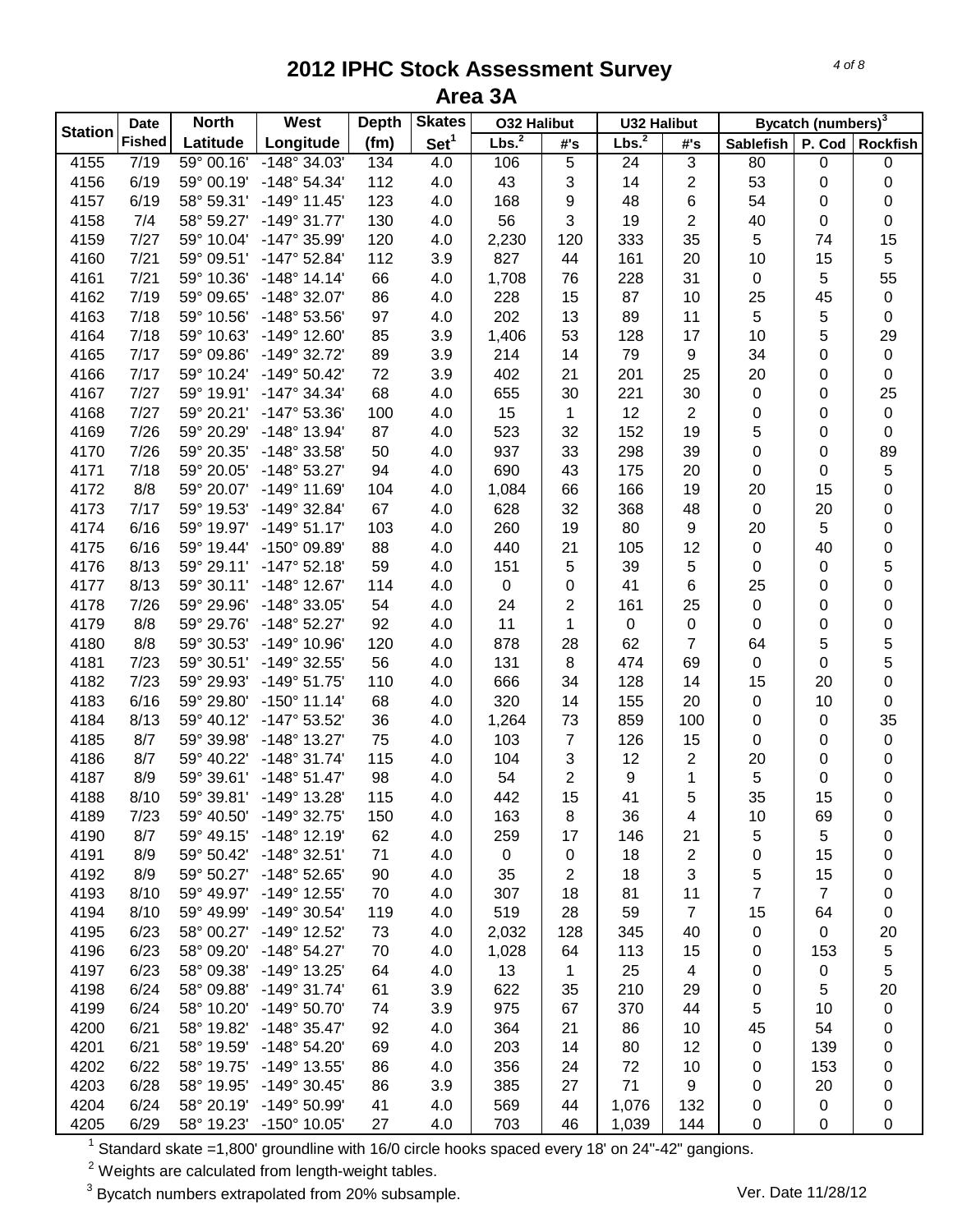|                | <b>Date</b>   | <b>North</b> | West                  | <b>Depth</b> | <b>Skates</b>    | <b>032 Halibut</b> |                | <b>U32 Halibut</b> |                         |                  | Bycatch (numbers) <sup>3</sup> |                 |
|----------------|---------------|--------------|-----------------------|--------------|------------------|--------------------|----------------|--------------------|-------------------------|------------------|--------------------------------|-----------------|
| <b>Station</b> | <b>Fished</b> | Latitude     | Longitude             | (fm)         | Set <sup>1</sup> | Lbs. <sup>2</sup>  | #'s            | Lbs. <sup>2</sup>  | #'s                     | <b>Sablefish</b> | P. Cod                         | <b>Rockfish</b> |
| 4206           | 6/29          | 58° 20.02'   | $-150^{\circ}$ 30.02' | 30           | 4.0              | 88                 | $\overline{7}$ | 1,181              | 158                     | $\pmb{0}$        | $\overline{0}$                 | $\pmb{0}$       |
| 4207           | 6/21          | 58° 29.74'   | -148° 34.95'          | 69           | 4.0              | 373                | 23             | 73                 | 13                      | 0                | 153                            | 0               |
| 4208           | 6/22          | 58° 29.98'   | -148° 52.95'          | 62           | 4.0              | 672                | 39             | 326                | 46                      | 0                | 25                             | 0               |
| 4209           | 6/22          | 58° 29.80'   | $-149°$ 11.74'        | 66           | 3.9              | 285                | 19             | 107                | 15                      | 0                | 59                             | $\pmb{0}$       |
| 4210           | 6/28          | 58° 29.38'   | -149° 32.87'          | 80           | 4.0              | 703                | 50             | 82                 | 10                      | 0                | 119                            | 0               |
| 4211           | 6/28          | 58° 29.63'   | -149° 50.59'          | 75           | 3.9              | 260                | 19             | 123                | 16                      | 0                | 25                             | 0               |
| 4212           | 6/30          | 58° 30.30'   | -150° 08.74'          | 50           | 4.0              | 517                | 30             | 429                | 65                      | 0                | 0                              | 10              |
| 4213           | 6/29          | 58° 30.10'   | -150° 29.14'          | 48           | 4.0              | 205                | 11             | 500                | 80                      | 0                | 0                              | $\pmb{0}$       |
| 4214           | 6/14          | 58° 30.35'   | -150° 46.83'          | 59           | 4.0              | 782                | 61             | 359                | 40                      | 0                | 30                             | 0               |
| 4215           | 6/20          | 58° 39.62'   | -149° 11.90'          | 76           | 4.0              | 305                | 20             | 160                | 24                      | 0                | 10                             | 0               |
| 4216           | 7/3           | 58° 39.33'   | -149° 33.27'          | 74           | 4.0              | 264                | 18             | 88                 | 12                      | 0                | 10                             | 0               |
| 4217           | 7/3           | 58° 40.51'   | -149° 50.36'          | 84           | 4.0              | 246                | 17             | 112                | 14                      | 10               | 15                             | 0               |
| 4218           | 6/30          | 58° 39.83'   | -150° 09.38'          | 68           | 4.0              | 1,446              | 96             | 717                | 87                      | 0                | 5                              | 0               |
| 4219           | 6/30          | 58° 39.84'   | -150° 28.74'          | 110          | 3.9              | 468                | 30             | 274                | 35                      | 29               | 15                             | 0               |
| 4220           | 6/14          | 58° 39.69'   | $-150^{\circ} 50.16'$ | 111          | 4.0              | 120                | $\overline{7}$ | 35                 | 4                       | 40               | 15                             | 0               |
| 4221           | 6/14          | 58° 40.10'   | -151° 06.33'          | 100          | 4.0              | 248                | 15             | 17                 | $\overline{c}$          | 40               | 45                             | 0               |
| 4222           | 7/4           | 58° 49.77'   | -149° 31.68'          | 122          | 4.0              | 552                | 26             | 14                 | $\overline{2}$          | 50               | 0                              | 0               |
| 4223           | 7/3           | 58° 50.02'   | -149° 50.03'          | 133          | 4.0              | 997                | 56             | 38                 | $\overline{\mathbf{4}}$ | 30               | 0                              | 5               |
| 4224           | 7/2           | 58° 49.77'   | $-150^{\circ}$ 11.08' | 86           | 4.0              | 995                | 66             | 316                | 41                      | 15               | 30                             | 0               |
| 4225           | 7/1           | 58° 49.80'   | -150° 30.45'          | 98           | 4.0              | 285                | 19             | 228                | 28                      | 25               | 89                             | 0               |
| 4226           | 7/1           | 58° 50.18'   | -150° 47.95'          | 93           | 4.0              | 436                | 29             | 169                | 21                      | 20               | 35                             | 0               |
| 4227           | 6/13          | 58° 50.77'   | $-151^{\circ}$ 08.71' | 87           | 4.0              | 810                | 52             | 287                | 32                      | 5                | 0                              | 0               |
| 4228           | 6/13          | 58° 50.05'   | -151° 27.98'          | 61           | 4.0              | 326                | 25             | 685                | 96                      | 0                | 25                             | 0               |
| 4229           | 7/4           | 58° 59.30'   | $-149°51.20'$         | 120          | 4.0              | 265                | 12             | 10                 | 1                       | 40               | 0                              | 0               |
| 4230           | 7/2           | 59° 00.16'   | -150° 10.86'          | 104          | 4.0              | 195                | 12             | 46                 | 5                       | 20               | 0                              | 0               |
| 4231           | 7/2           | 58° 59.98'   | -150° 30.37'          | 65           | 4.0              | 157                | 12             | 523                | 78                      | 0                | 15                             | 0               |
| 4232           | 7/1           | 58° 59.97'   | -150° 49.09'          | 89           | 4.0              | 858                | 49             | 275                | 35                      | 5                | 10                             | 0               |
| 4233           | 6/12          | 58° 59.88'   | -151° 08.63'          | 81           | 4.0              | 745                | 42             | 205                | 24                      | 0                | 45                             | 10              |
| 4234           | 6/13          | 59° 00.06'   | -151° 27.88'          | 71           | 3.9              | 546                | 28             | 417                | 49                      | 0                | 49                             | 5               |
| 4235           | 6/10          | 59° 09.91'   | -150° 10.57'          | 69           | 4.0              | 278                | 18             | 312                | 44                      | 0                | 15                             | 0               |
| 4236           | 6/10          | 59° 09.87'   | -150° 30.71'          | 66           | 4.0              | 126                | 8              | 197                | 24                      | 0                | 5                              | 0               |
| 4237           | 6/12          | 59° 09.98'   | -150° 50.03'          | 62           | 4.0              | 291                | 21             | 381                | 49                      | 0                | 10                             | 20              |
| 4238           | 6/12          | 59° 10.06'   | -151° 10.29'          | 34           | 4.0              | 808                | 41             | 371                | 49                      | 0                | 0                              | 25              |
| 4239           | 6/10          | 59° 19.60'   | -150° 31.65'          | 147          | 4.0              | 898                | 39             | 140                | 16                      | 5                | 100                            | 5               |
| 4240           | 8/30          | 57° 20.07'   | $-150^{\circ}$ 44.43' | 98           | 4.0              | 1,086              | 67             | 122                | 14                      | 25               | 20                             | 5               |
| 4241           | 8/31          | 57° 30.09'   | -150° 11.35'          | 202          | 3.9              | 178                | 9              | 39                 | 4                       | 34               | $\mathbf 0$                    | 39              |
| 4242           | 8/30          | 57° 29.91'   | -150° 27.28'          | 88           | 4.0              | 567                | 37             | 268                | 31                      | 0                | 5                              | $\pmb{0}$       |
| 4243           | 8/30          | 57° 29.98'   | -150° 45.02'          | 53           | 4.0              | 91                 | $\overline{7}$ | 308                | 42                      | 0                | 109                            | 0               |
| 4244           | 8/31          | 57° 41.55'   | $-149°50.81'$         | 180          | 4.0              | 355                | 21             | 54                 | $\,6$                   | 46               | $\mathbf 0$                    | 86              |
| 4246           | 8/26          | 57° 39.85'   | -150° 29.31'          | 47           | 4.0              | 715                | 45             | 476                | 66                      | 0                | 10                             | $\pmb{0}$       |
| 4247           | 8/26          | 57° 39.94'   | $-150^{\circ}$ 46.03' | 46           | 4.0              | 1,347              | 67             | 651                | 84                      | 0                | 15                             | 0               |
| 4248           | 8/27          | 57° 39.91'   | $-151^{\circ}$ 05.02' | 39           | 4.0              | 407                | 25             | 442                | 57                      | 0                | 35                             | 0               |
| 4249           | 8/27          | 57° 40.08'   | -151° 22.95'          | 35           | 4.0              | 203                | 15             | 611                | 76                      | 0                | $\mathbf 0$                    | 0               |
| 4250           | 9/2           | 57° 50.22'   | -149° 32.57'          | 121          | 4.0              | 1,336              | 76             | 157                | 17                      | 50               | 10                             | 0               |
| 4251           | 9/2           | 57° 50.05'   | -149° 49.56'          | 139          | 4.0              | 1,697              | 103            | 383                | 49                      | 14               | 0                              | 0               |
| 4252           | 9/1           | 57° 50.31'   | -150° 08.92'          | 106          | 4.0              | 958                | 55             | 273                | 34                      | 25               | 15                             | 5               |
| 4253           | 9/1           | 57° 50.13'   | -150° 28.51'          | 49           | 4.0              | 554                | 36             | 241                | 29                      | 0                | 0                              | 0               |
| 4254           | 8/26          | 57° 49.97'   | $-150^{\circ}$ 47.88' | 43           | 4.0              | 285                | 14             | 547                | 73                      | 0                | 30                             | 0               |
| 4255           | 8/27          | 57° 49.97'   | -151° 07.53'          | 37           | 4.0              | 256                | 17             | 867                | 120                     | 0                | 0                              | 0               |
| 4256           | 8/13          | 57° 50.13'   | -151° 23.32'          | 28           | 4.0              | 197                | 11             | 1,187              | 155                     | 0                | 20                             | 0               |
| 4257           | 8/13          | 57° 49.82'   | $-151^{\circ}$ 42.16' | 27           | 4.0              | 219                | 14             | 597                | 86                      | 0                | 40                             | 0               |

Standard skate =1,800' groundline with 16/0 circle hooks spaced every 18' on 24"-42" gangions.

Weights are calculated from length-weight tables.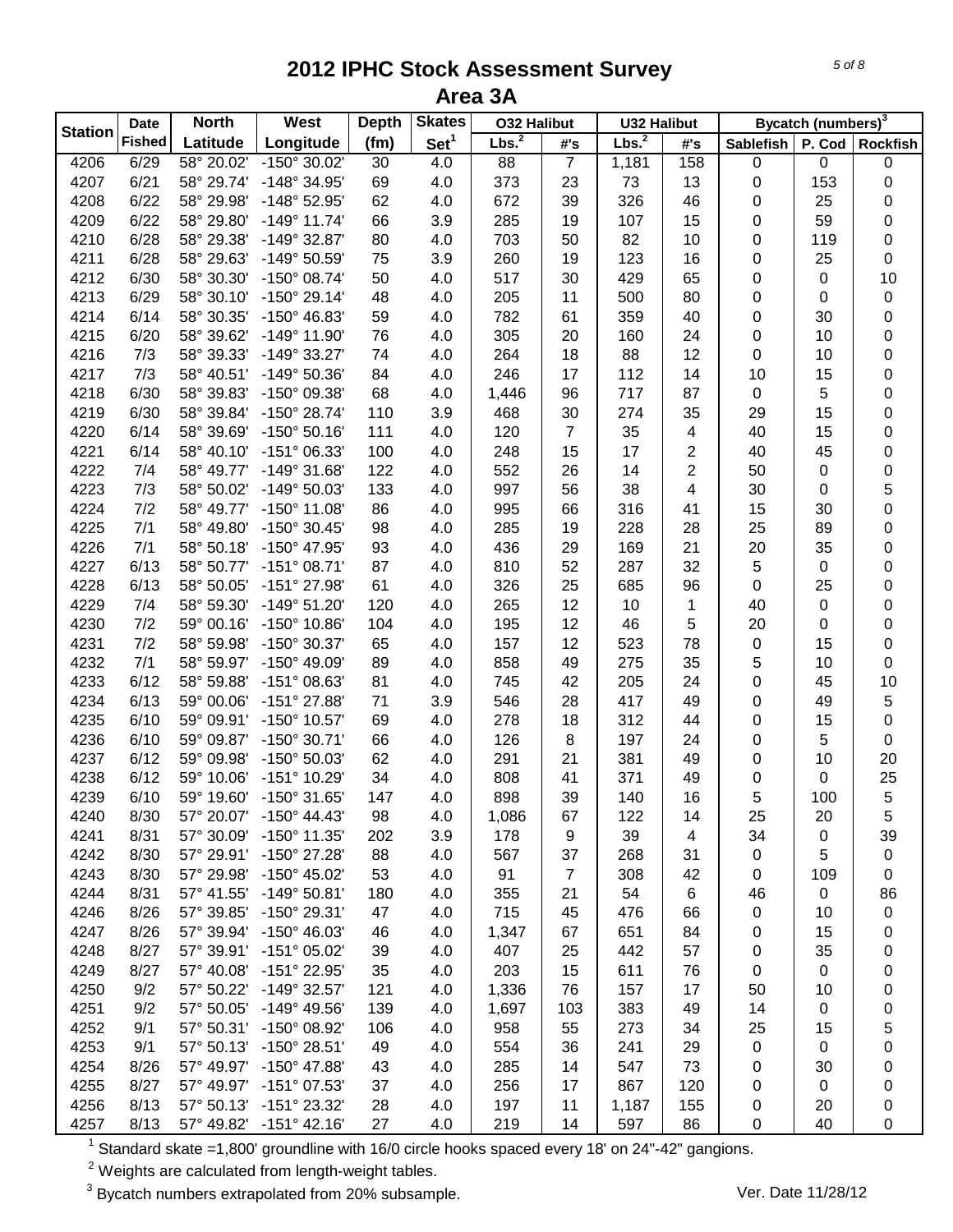|                | <b>Date</b>   | <b>North</b> | West                         | <b>Depth</b> | <b>Skates</b>    | <b>032 Halibut</b> |                | <b>U32 Halibut</b> |          |                  | Bycatch (numbers) <sup>3</sup> |                 |
|----------------|---------------|--------------|------------------------------|--------------|------------------|--------------------|----------------|--------------------|----------|------------------|--------------------------------|-----------------|
| <b>Station</b> | <b>Fished</b> | Latitude     | Longitude                    | (fm)         | Set <sup>1</sup> | Lbs. <sup>2</sup>  | #'s            | Lbs. <sup>2</sup>  | #'s      | <b>Sablefish</b> | P. Cod                         | <b>Rockfish</b> |
| 4258           | 8/12          | 57° 50.09'   | $-152^{\circ}$ 02.05'        | 47           | 4.0              | 365                | 25             | 289                | 35       | $\pmb{0}$        | 20                             | 0               |
| 4259           | 9/2           | 57° 59.90'   | -149° 33.76'                 | 72           | 4.0              | 2,330              | 150            | 346                | 39       | 0                | 20                             | 0               |
| 4260           | 9/2           | 57° 59.93'   | -149° 51.59'                 | 131          | 4.0              | 1,108              | 65             | 240                | 28       | 45               | 40                             | 0               |
| 4261           | 9/1           | 58° 00.02'   | -150° 08.40'                 | 126          | 4.0              | 929                | 56             | 129                | 15       | 30               | 0                              | 0               |
| 4262           | 8/25          | 58° 00.05'   | -150° 27.94'                 | 89           | 4.0              | 764                | 53             | 335                | 40       | 15               | 59                             | 0               |
| 4263           | 8/24          | 58° 00.05'   | -150° 45.73'                 | 69           | 3.9              | 861                | 56             | 436                | 54       | 0                | 44                             | 0               |
| 4264           | 8/24          | 58° 00.09'   | $-151^{\circ}$ 07.01'        | 44           | 4.0              | 221                | 14             | 435                | 55       | 0                | 114                            | 0               |
| 4265           | 8/23          | 58° 00.03'   | -151° 23.91'                 | 42           | 4.0              | 130                | 5              | 307                | 43       | 0                | 45                             | 0               |
| 4266           | 8/13          | 57° 59.98'   | $-151^{\circ}$ 48.81'        | 60           | 4.0              | 761                | 55             | 481                | 57       | 10               | 94                             | 0               |
| 4267           | 8/12          | 58° 00.03'   | -152° 02.42'                 | 96           | 4.0              | 1,135              | 60             | 147                | 17       | 20               | 74                             | 0               |
| 4268           | 8/12          | 57° 59.97'   | -152° 21.84'                 | 112          | 4.0              | 875                | 41             | 100                | 12       | 5                | 70                             | 0               |
| 4269           | 8/25          | 58° 09.97'   | -150° 10.37'                 | 80           | 4.0              | 1,809              | 109            | 510                | 60       | 0                | 64                             | 0               |
| 4270           | 8/25          | 58° 09.92'   | $-150^{\circ}$ 30.12'        | 61           | 4.1              | 407                | 26             | 635                | 85       | 0                | 25                             | 0               |
| 4271           | 8/24          | 58° 10.47'   | -150° 47.66'                 | 56           | 4.0              | 240                | 16             | 306                | 40       | 0                | 50                             | $\pmb{0}$       |
| 4272           | 8/23          | 58° 09.96'   | -151° 08.28'                 | 78           | 4.0              | 651                | 45             | 166                | 20       | 40               | 50                             | $\pmb{0}$       |
| 4273           | 8/23          | 58° 09.92'   | -151° 23.94'                 | 87           | 4.0              | 596                | 41             | 237                | 30       | 5                | 69                             | 0               |
| 4274           | 8/14          | 58° 09.24'   | $-151^{\circ}$ 40.74'        | 39           | 4.0              | 578                | 38             | 930                | 117      | 0                | 20                             | 0               |
| 4275           | 8/15          | 58° 19.92'   | -150° 48.97'                 | 34           | 4.0              | 62                 | 5              | 281                | 40       | 0                | 0                              | 0               |
| 4276           | 8/15          | 58° 20.16'   | -151° 06.62'                 | 67           | 4.0              | 248                | 19             | 334                | 43       | 5                | 40                             | 0               |
| 4277           | 8/14          | 58° 20.04'   | -151° 26.34'                 | 36           | 4.0              | 1,036              | 73             | 895                | 107      | 0                | 0                              | 0               |
| 4278           | 8/14          | 58° 19.99'   | $-151^{\circ}$ 45.23'        | 28           | 4.1              | 958                | 54             | 483                | 56       | 0                | 0                              | 0               |
| 4279           | 8/15          | 58° 29.94'   | $-151^{\circ}$ 06.80'        | 52           | 4.0              | 189                | 14             | 515                | 69       | 0                | 15                             | 0               |
| 4280           | 8/12          | 58° 29.99'   | -151° 27.99'                 | 93           | 4.0              | 948                | 62             | 224                | 26       | 25               | 15                             |                 |
|                |               | 58° 30.02'   | $-151^{\circ}$ 44.24'        |              |                  |                    |                |                    |          |                  |                                | 0               |
| 4281           | 8/16<br>8/16  |              | -151° 25.59'                 | 91           | 4.0              | 1,847              | 103<br>43      | 208                | 25<br>36 | 30               | 10                             | 0               |
| 4282           |               | 58° 40.07'   |                              | 100          | 4.0              | 757                |                | 271                |          | 35               | 25                             | 0               |
| 4283           | 8/17<br>8/17  | 58° 40.05'   | -151° 47.38'<br>-152° 04.24' | 68           | 4.0              | 831                | 50<br>34       | 655                | 89       | 0                | 5                              | 0               |
| 4284           |               | 58° 40.27'   |                              | 71           | 4.0              | 576                |                | 201                | 24       | 5                | 0                              | 0               |
| 4285           | 8/17          | 58° 50.17'   | -152° 05.61'                 | 62           | 4.0              | 775                | 33             | 531                | 76       | 0                | 10                             | $\pmb{0}$       |
| 4286           | 6/21          | 56° 19.98'   | $-152^{\circ}50.17'$         | 61           | 4.0              | 1,108              | 65             | 462                | 60       | 0                | 20                             | 10              |
| 4287           | 6/21          | 56° 20.03'   | -153° 08.88'                 | 49           | 4.0              | 195                | 13             | 148                | 23       | 0                | 10                             | $\pmb{0}$       |
| 4288           | 6/28          | 56° 19.99'   | -153° 27.35'                 | 34           | 4.0              | 570                | 29             | 865                | 107      | 0                | 0                              | $\pmb{0}$       |
| 4289           | 6/22          | 56° 29.94'   | -152° 13.81'                 | 97           | 4.0              | 1,136              | 78             | 522                | 62       | 10               | 5                              | $\sqrt{5}$      |
| 4290           | 6/22          | 56° 30.04'   | -152° 33.71'                 | 140          | 4.0              | 762                | 44             | 102                | 11       | 60               | 0                              | 10              |
| 4291           | 6/21          | 56° 29.97'   | -152° 52.00'                 | 28           | 4.0              | 1,853              | 83             | 403                | 49       | 0                | 79                             | $\mathbf 0$     |
| 4292           | 6/20          | 56° 29.98'   | -153° 08.72'                 | 39           | 4.0              | 93                 | 6              | 200                | 27       | 0                | 66                             | 0               |
| 4293           | 6/28          | 56° 30.07'   | -153° 27.93'                 | 51           | 4.0              | 328                | 23             | 581                | 84       | 0                | 0                              | 0               |
| 4294           | 6/28          | 56° 30.00'   | -153° 44.79'                 | 37           | 4.0              | 520                | 18             | 87                 | 11       | 0                | 60                             | 0               |
| 4295           | 6/24          | 56° 40.05'   | $-151^{\circ} 55.91'$        | 37           | 4.0              | 1,417              | 92             | 871                | 109      | 0                | 10                             | 0               |
| 4296           | 6/22          | 56° 39.96'   | -152° 15.03'                 | 25           | 4.0              | 661                | 38             | 620                | 89       | 0                | 0                              | 0               |
| 4297           | 6/23          | 56° 39.93'   | -152° 32.88'                 | 82           | 4.0              | 745                | 49             | 300                | 37       | 15               | 15                             | 0               |
| 4298           | 6/20          | 56° 40.03'   | -152° 53.23'                 | 38           | 4.1              | 542                | 30             | 576                | 86       | 0                | 15                             | 0               |
| 4299           | 6/20          | 56° 39.95'   | -153° 08.62'                 | 83           | 3.9              | 326                | 17             | 129                | 18       | 0                | 29                             | 0               |
| 4300           | 6/27          | 56° 40.08'   | -153° 28.92'                 | 81           | 4.0              | 627                | 28             | 202                | 23       | 0                | 5                              | 0               |
| 4301           | 6/27          | 56° 39.97'   | $-153^{\circ}$ 45.81'        | 43           | 3.9              | 460                | 25             | 384                | 48       | 0                | 34                             | 0               |
| 4302           | 6/24          | 56° 50.00'   | $-151^{\circ}$ 40.23'        | 165          | 4.0              | 324                | 23             | 118                | 13       | 59               | 5                              | 15              |
| 4303           | 6/24          | 56° 49.95'   | $-151^{\circ}56.72'$         | 41           | 4.0              | 1,735              | 94             | 789                | 93       | 0                | 5                              | 0               |
| 4304           | 6/23          | 56° 49.98'   | $-152°$ 15.14'               | 53           | 4.0              | 1,047              | 48             | 680                | 87       | 0                | 30                             | 0               |
| 4305           | 6/23          | 56° 50.09'   | -152° 34.70'                 | 76           | 4.0              | 555                | 36             | 212                | 26       | 5                | 20                             | 0               |
| 4306           | 6/19          | 56° 49.98'   | $-152^{\circ}53.41'$         | 34           | 4.0              | 128                | $\overline{7}$ | 678                | 101      | 0                | 0                              | 0               |
| 4307           | 6/19          | 56° 50.05'   | -153° 12.03'                 | 64           | 4.0              | 1,048              | 61             | 440                | 55       | 0                | 10                             | 0               |
| 4308           | 6/27          | 56° 50.02'   | -153° 30.05'                 | 48           | 4.0              | 304                | 19             | 397                | 55       | $\mathbf 0$      | 10                             | 0               |

Standard skate =1,800' groundline with 16/0 circle hooks spaced every 18' on 24"-42" gangions.

Weights are calculated from length-weight tables.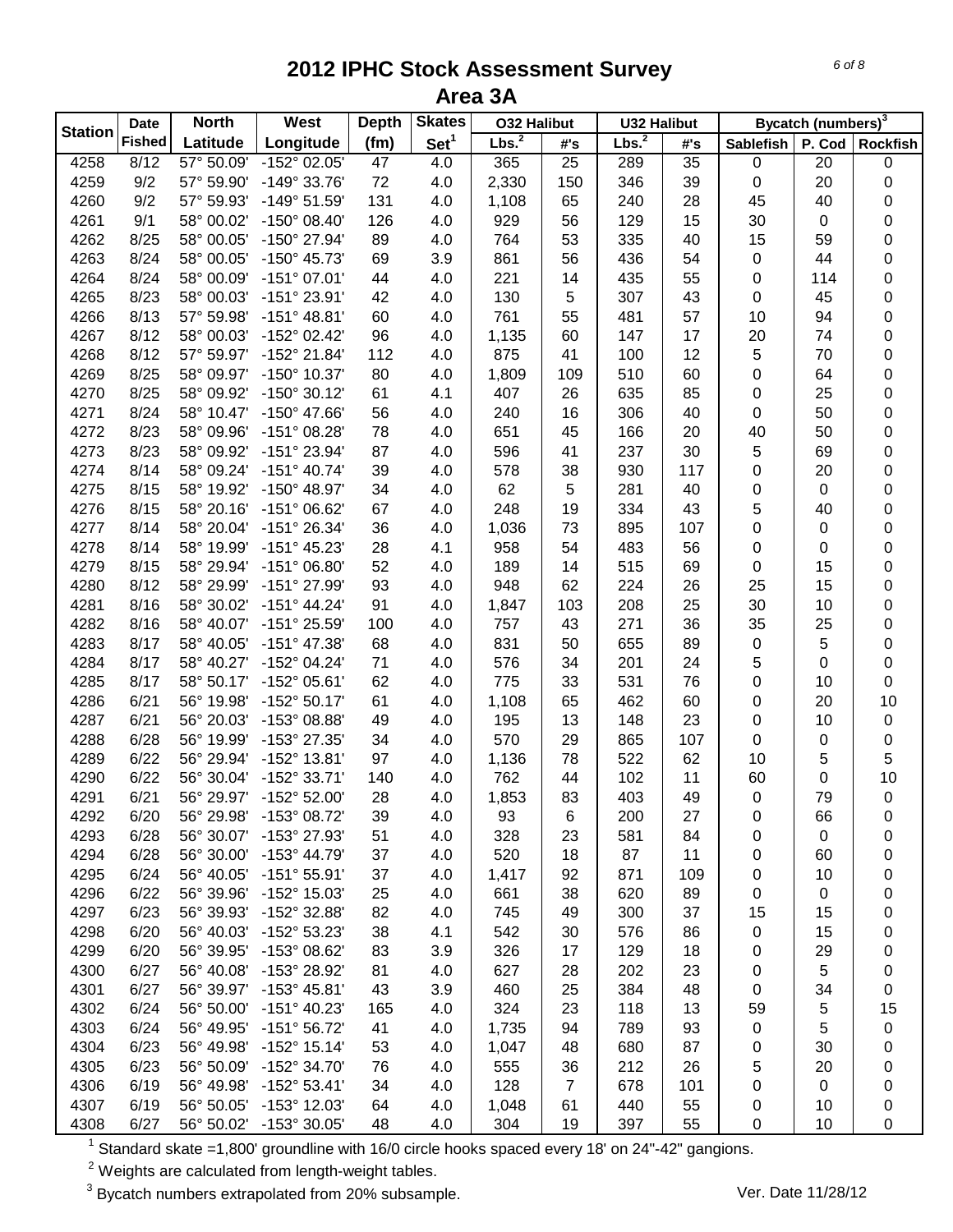| Lbs. <sup>2</sup><br><b>Fished</b><br>Set <sup>1</sup><br>Lbs. <sup>2</sup><br>Latitude<br>Longitude<br>(fm)<br>#'s<br><b>Sablefish</b><br>P. Cod<br>#'s<br>56° 59.89'<br>$-151^{\circ}$ 40.20'<br>4309<br>6/7<br>40<br>4.0<br>65<br>486<br>59<br>$\pmb{0}$<br>135<br>0<br>1,017<br>4310<br>6/7<br>56° 59.99'<br>-152° 00.07'<br>45<br>4.0<br>58<br>5<br>682<br>101<br>45<br>0<br>0<br>42<br>96<br>4311<br>6/6<br>56° 59.96'<br>-152° 17.35'<br>40<br>4.0<br>843<br>711<br>0<br>40<br>0<br>4312<br>-152° 35.88'<br>85<br>912<br>365<br>44<br>0<br>30<br>0<br>6/6<br>56° 59.91'<br>4.0<br>48<br>4313<br>6/19<br>56° 59.98'<br>-152° 53.01'<br>64<br>4.0<br>298<br>19<br>241<br>29<br>0<br>30<br>0<br>54<br>4314<br>6/8<br>-151° 05.65'<br>160<br>4.0<br>105<br>46<br>5<br>64<br>57° 10.02'<br>6<br>0<br>4315<br>6/8<br>57° 09.97'<br>$-151°$ 21.55'<br>71<br>4.0<br>1,645<br>111<br>391<br>44<br>0<br>59<br>$\pmb{0}$<br>57° 09.98'<br>$-151^{\circ}$ 41.92'<br>40<br>373<br>21<br>292<br>41<br>95<br>0<br>4316<br>6/7<br>4.0<br>0<br>4317<br>6/5<br>57° 09.98'<br>$-151^{\circ}59.91'$<br>38<br>4.0<br>329<br>20<br>338<br>43<br>0<br>95<br>0<br>42<br>4318<br>6/5<br>57° 09.98'<br>-152° 17.77'<br>4.0<br>113<br>8<br>576<br>83<br>0<br>25<br>0<br>-152° 34.38'<br>56<br>439<br>24<br>4319<br>6/6<br>57° 09.93'<br>4.0<br>407<br>54<br>0<br>30<br>0 |                | <b>North</b> | <b>West</b><br><b>Date</b> | <b>Depth</b> | <b>Skates</b> | <b>032 Halibut</b> | <b>U32 Halibut</b> |  | Bycatch (numbers) <sup>3</sup> |                 |
|------------------------------------------------------------------------------------------------------------------------------------------------------------------------------------------------------------------------------------------------------------------------------------------------------------------------------------------------------------------------------------------------------------------------------------------------------------------------------------------------------------------------------------------------------------------------------------------------------------------------------------------------------------------------------------------------------------------------------------------------------------------------------------------------------------------------------------------------------------------------------------------------------------------------------------------------------------------------------------------------------------------------------------------------------------------------------------------------------------------------------------------------------------------------------------------------------------------------------------------------------------------------------------------------------------------------------------------------------|----------------|--------------|----------------------------|--------------|---------------|--------------------|--------------------|--|--------------------------------|-----------------|
|                                                                                                                                                                                                                                                                                                                                                                                                                                                                                                                                                                                                                                                                                                                                                                                                                                                                                                                                                                                                                                                                                                                                                                                                                                                                                                                                                      | <b>Station</b> |              |                            |              |               |                    |                    |  |                                | <b>Rockfish</b> |
|                                                                                                                                                                                                                                                                                                                                                                                                                                                                                                                                                                                                                                                                                                                                                                                                                                                                                                                                                                                                                                                                                                                                                                                                                                                                                                                                                      |                |              |                            |              |               |                    |                    |  |                                |                 |
|                                                                                                                                                                                                                                                                                                                                                                                                                                                                                                                                                                                                                                                                                                                                                                                                                                                                                                                                                                                                                                                                                                                                                                                                                                                                                                                                                      |                |              |                            |              |               |                    |                    |  |                                |                 |
|                                                                                                                                                                                                                                                                                                                                                                                                                                                                                                                                                                                                                                                                                                                                                                                                                                                                                                                                                                                                                                                                                                                                                                                                                                                                                                                                                      |                |              |                            |              |               |                    |                    |  |                                |                 |
|                                                                                                                                                                                                                                                                                                                                                                                                                                                                                                                                                                                                                                                                                                                                                                                                                                                                                                                                                                                                                                                                                                                                                                                                                                                                                                                                                      |                |              |                            |              |               |                    |                    |  |                                |                 |
|                                                                                                                                                                                                                                                                                                                                                                                                                                                                                                                                                                                                                                                                                                                                                                                                                                                                                                                                                                                                                                                                                                                                                                                                                                                                                                                                                      |                |              |                            |              |               |                    |                    |  |                                |                 |
|                                                                                                                                                                                                                                                                                                                                                                                                                                                                                                                                                                                                                                                                                                                                                                                                                                                                                                                                                                                                                                                                                                                                                                                                                                                                                                                                                      |                |              |                            |              |               |                    |                    |  |                                |                 |
|                                                                                                                                                                                                                                                                                                                                                                                                                                                                                                                                                                                                                                                                                                                                                                                                                                                                                                                                                                                                                                                                                                                                                                                                                                                                                                                                                      |                |              |                            |              |               |                    |                    |  |                                |                 |
|                                                                                                                                                                                                                                                                                                                                                                                                                                                                                                                                                                                                                                                                                                                                                                                                                                                                                                                                                                                                                                                                                                                                                                                                                                                                                                                                                      |                |              |                            |              |               |                    |                    |  |                                |                 |
|                                                                                                                                                                                                                                                                                                                                                                                                                                                                                                                                                                                                                                                                                                                                                                                                                                                                                                                                                                                                                                                                                                                                                                                                                                                                                                                                                      |                |              |                            |              |               |                    |                    |  |                                |                 |
|                                                                                                                                                                                                                                                                                                                                                                                                                                                                                                                                                                                                                                                                                                                                                                                                                                                                                                                                                                                                                                                                                                                                                                                                                                                                                                                                                      |                |              |                            |              |               |                    |                    |  |                                |                 |
|                                                                                                                                                                                                                                                                                                                                                                                                                                                                                                                                                                                                                                                                                                                                                                                                                                                                                                                                                                                                                                                                                                                                                                                                                                                                                                                                                      |                |              |                            |              |               |                    |                    |  |                                |                 |
| 4320<br>6/8<br>57° 20.00'<br>$-151^{\circ}$ 03.60'<br>49<br>4.0<br>106<br>523<br>67<br>0<br>0<br>0<br>1,859                                                                                                                                                                                                                                                                                                                                                                                                                                                                                                                                                                                                                                                                                                                                                                                                                                                                                                                                                                                                                                                                                                                                                                                                                                          |                |              |                            |              |               |                    |                    |  |                                |                 |
| 36<br>4321<br>6/9<br>57° 20.01'<br>-151° 21.59'<br>77<br>4.0<br>832<br>54<br>311<br>0<br>129<br>0                                                                                                                                                                                                                                                                                                                                                                                                                                                                                                                                                                                                                                                                                                                                                                                                                                                                                                                                                                                                                                                                                                                                                                                                                                                    |                |              |                            |              |               |                    |                    |  |                                |                 |
| 34<br>93<br>5<br>4322<br>6/10<br>57° 19.99'<br>$-151^{\circ}$ 40.08'<br>4.0<br>260<br>15<br>670<br>0<br>$\pmb{0}$                                                                                                                                                                                                                                                                                                                                                                                                                                                                                                                                                                                                                                                                                                                                                                                                                                                                                                                                                                                                                                                                                                                                                                                                                                    |                |              |                            |              |               |                    |                    |  |                                |                 |
| 4323<br>$-151^{\circ}58.74'$<br>40<br>84<br>6/10<br>57° 20.02'<br>4.0<br>269<br>18<br>323<br>42<br>0<br>$\pmb{0}$                                                                                                                                                                                                                                                                                                                                                                                                                                                                                                                                                                                                                                                                                                                                                                                                                                                                                                                                                                                                                                                                                                                                                                                                                                    |                |              |                            |              |               |                    |                    |  |                                |                 |
| -152° 19.19'<br>706<br>15<br>4324<br>6/5<br>57° 19.96'<br>21<br>4.0<br>24<br>122<br>0<br>104<br>0                                                                                                                                                                                                                                                                                                                                                                                                                                                                                                                                                                                                                                                                                                                                                                                                                                                                                                                                                                                                                                                                                                                                                                                                                                                    |                |              |                            |              |               |                    |                    |  |                                |                 |
| $-151^{\circ}$ 03.78'<br>91<br>5<br>4325<br>6/9<br>57° 29.98'<br>44<br>4.0<br>1,186<br>72<br>717<br>0<br>0                                                                                                                                                                                                                                                                                                                                                                                                                                                                                                                                                                                                                                                                                                                                                                                                                                                                                                                                                                                                                                                                                                                                                                                                                                           |                |              |                            |              |               |                    |                    |  |                                |                 |
| 4326<br>66<br>443<br>60<br>6/9<br>57° 29.95'<br>$-151^{\circ} 24.27'$<br>60<br>4.0<br>932<br>0<br>45<br>0                                                                                                                                                                                                                                                                                                                                                                                                                                                                                                                                                                                                                                                                                                                                                                                                                                                                                                                                                                                                                                                                                                                                                                                                                                            |                |              |                            |              |               |                    |                    |  |                                |                 |
| 4327<br>62<br>25<br>6/10<br>57° 30.01'<br>-151° 42.34'<br>60<br>4.0<br>883<br>564<br>69<br>0<br>0                                                                                                                                                                                                                                                                                                                                                                                                                                                                                                                                                                                                                                                                                                                                                                                                                                                                                                                                                                                                                                                                                                                                                                                                                                                    |                |              |                            |              |               |                    |                    |  |                                |                 |
| 4328<br>6/2<br>-152° 00.92'<br>25<br>4.0<br>921<br>41<br>700<br>84<br>0<br>110<br>0<br>57° 30.00'                                                                                                                                                                                                                                                                                                                                                                                                                                                                                                                                                                                                                                                                                                                                                                                                                                                                                                                                                                                                                                                                                                                                                                                                                                                    |                |              |                            |              |               |                    |                    |  |                                |                 |
| 4329<br>6/2<br>57° 40.01'<br>$-151^{\circ}$ 42.47'<br>34<br>4.0<br>321<br>23<br>770<br>96<br>0<br>35<br>0                                                                                                                                                                                                                                                                                                                                                                                                                                                                                                                                                                                                                                                                                                                                                                                                                                                                                                                                                                                                                                                                                                                                                                                                                                            |                |              |                            |              |               |                    |                    |  |                                |                 |
| 4330<br>6/2<br>57° 40.03'<br>-152° 02.36'<br>66<br>4.0<br>532<br>36<br>439<br>52<br>0<br>59<br>0                                                                                                                                                                                                                                                                                                                                                                                                                                                                                                                                                                                                                                                                                                                                                                                                                                                                                                                                                                                                                                                                                                                                                                                                                                                     |                |              |                            |              |               |                    |                    |  |                                |                 |
| 4331<br>6/6<br>57° 29.49'<br>-154° 55.03'<br>126<br>4.0<br>30<br>20<br>15<br>0<br>548<br>158<br>20                                                                                                                                                                                                                                                                                                                                                                                                                                                                                                                                                                                                                                                                                                                                                                                                                                                                                                                                                                                                                                                                                                                                                                                                                                                   |                |              |                            |              |               |                    |                    |  |                                |                 |
| 4332<br>6/5<br>-154° 34.97'<br>120<br>331<br>17<br>199<br>24<br>45<br>30<br>0<br>57° 39.99'<br>4.0                                                                                                                                                                                                                                                                                                                                                                                                                                                                                                                                                                                                                                                                                                                                                                                                                                                                                                                                                                                                                                                                                                                                                                                                                                                   |                |              |                            |              |               |                    |                    |  |                                |                 |
| 4333<br>-154° 54.02'<br>128<br>572<br>28<br>82<br>11<br>15<br>0<br>6/6<br>57° 39.98'<br>4.0<br>20                                                                                                                                                                                                                                                                                                                                                                                                                                                                                                                                                                                                                                                                                                                                                                                                                                                                                                                                                                                                                                                                                                                                                                                                                                                    |                |              |                            |              |               |                    |                    |  |                                |                 |
| 312<br>4334<br>6/6<br>57° 40.55'<br>-155° 12.98'<br>164<br>4.0<br>20<br>128<br>16<br>15<br>10<br>0                                                                                                                                                                                                                                                                                                                                                                                                                                                                                                                                                                                                                                                                                                                                                                                                                                                                                                                                                                                                                                                                                                                                                                                                                                                   |                |              |                            |              |               |                    |                    |  |                                |                 |
| 112<br>52<br>5<br>4335<br>6/4<br>57° 50.00'<br>-154° 15.88'<br>762<br>39<br>400<br>25<br>0<br>4.0                                                                                                                                                                                                                                                                                                                                                                                                                                                                                                                                                                                                                                                                                                                                                                                                                                                                                                                                                                                                                                                                                                                                                                                                                                                    |                |              |                            |              |               |                    |                    |  |                                |                 |
| 33<br>5<br>4336<br>6/5<br>57° 50.02'<br>$-154^{\circ}$ 33.10'<br>124<br>386<br>26<br>254<br>40<br>0<br>4.0                                                                                                                                                                                                                                                                                                                                                                                                                                                                                                                                                                                                                                                                                                                                                                                                                                                                                                                                                                                                                                                                                                                                                                                                                                           |                |              |                            |              |               |                    |                    |  |                                |                 |
| 221<br>4337<br>6/5<br>57° 50.73'<br>-154° 53.01'<br>153<br>3.9<br>498<br>25<br>28<br>0<br>0<br>44                                                                                                                                                                                                                                                                                                                                                                                                                                                                                                                                                                                                                                                                                                                                                                                                                                                                                                                                                                                                                                                                                                                                                                                                                                                    |                |              |                            |              |               |                    |                    |  |                                |                 |
| 4338<br>6/2<br>57° 59.99'<br>-153° 36.97'<br>90<br>4.0<br>971<br>62<br>348<br>42<br>0<br>10<br>0                                                                                                                                                                                                                                                                                                                                                                                                                                                                                                                                                                                                                                                                                                                                                                                                                                                                                                                                                                                                                                                                                                                                                                                                                                                     |                |              |                            |              |               |                    |                    |  |                                |                 |
| 5<br>4339<br>6/4<br>58° 00.01'<br>-153° 55.99'<br>107<br>4.0<br>641<br>35<br>303<br>40<br>45<br>$\pmb{0}$                                                                                                                                                                                                                                                                                                                                                                                                                                                                                                                                                                                                                                                                                                                                                                                                                                                                                                                                                                                                                                                                                                                                                                                                                                            |                |              |                            |              |               |                    |                    |  |                                |                 |
| 5<br>4340<br>6/4<br>57° 59.97'<br>-154° 13.05'<br>124<br>3.9<br>392<br>25<br>183<br>25<br>29<br>$\pmb{0}$                                                                                                                                                                                                                                                                                                                                                                                                                                                                                                                                                                                                                                                                                                                                                                                                                                                                                                                                                                                                                                                                                                                                                                                                                                            |                |              |                            |              |               |                    |                    |  |                                |                 |
| 35<br>9<br>77<br>55<br>4341<br>6/2<br>58° 10.02'<br>-153° 17.82'<br>4.0<br>157<br>453<br>0<br>0                                                                                                                                                                                                                                                                                                                                                                                                                                                                                                                                                                                                                                                                                                                                                                                                                                                                                                                                                                                                                                                                                                                                                                                                                                                      |                |              |                            |              |               |                    |                    |  |                                |                 |
| 4342<br>107<br>569<br>29<br>169<br>21<br>0<br>45<br>0<br>6/2<br>58° 09.38'<br>-153° 38.01'<br>4.0                                                                                                                                                                                                                                                                                                                                                                                                                                                                                                                                                                                                                                                                                                                                                                                                                                                                                                                                                                                                                                                                                                                                                                                                                                                    |                |              |                            |              |               |                    |                    |  |                                |                 |
| 25<br>4343<br>6/3<br>58° 09.74'<br>$-153^{\circ}57.01'$<br>115<br>4.0<br>411<br>411<br>50<br>15<br>25<br>0                                                                                                                                                                                                                                                                                                                                                                                                                                                                                                                                                                                                                                                                                                                                                                                                                                                                                                                                                                                                                                                                                                                                                                                                                                           |                |              |                            |              |               |                    |                    |  |                                |                 |
| 4344<br>58° 19.92'<br>-153° 19.98'<br>97<br>4.0<br>16<br>75<br>9<br>6/22<br>292<br>0<br>10<br>0                                                                                                                                                                                                                                                                                                                                                                                                                                                                                                                                                                                                                                                                                                                                                                                                                                                                                                                                                                                                                                                                                                                                                                                                                                                      |                |              |                            |              |               |                    |                    |  |                                |                 |
| 3.9<br>4345<br>6/3<br>58° 19.97'<br>$-153^{\circ}$ 40.16'<br>95<br>511<br>24<br>165<br>22<br>0<br>0<br>0                                                                                                                                                                                                                                                                                                                                                                                                                                                                                                                                                                                                                                                                                                                                                                                                                                                                                                                                                                                                                                                                                                                                                                                                                                             |                |              |                            |              |               |                    |                    |  |                                |                 |
| 4346<br>4.0<br>26<br>6/3<br>58° 20.00'<br>-153° 56.91'<br>58<br>681<br>38<br>211<br>0<br>69<br>0                                                                                                                                                                                                                                                                                                                                                                                                                                                                                                                                                                                                                                                                                                                                                                                                                                                                                                                                                                                                                                                                                                                                                                                                                                                     |                |              |                            |              |               |                    |                    |  |                                |                 |
| 4347<br>-153° 01.97'<br>3.9<br>6/20<br>58° 29.40'<br>91<br>354<br>25<br>170<br>22<br>0<br>10<br>0                                                                                                                                                                                                                                                                                                                                                                                                                                                                                                                                                                                                                                                                                                                                                                                                                                                                                                                                                                                                                                                                                                                                                                                                                                                    |                |              |                            |              |               |                    |                    |  |                                |                 |
| 58° 30.63'<br>-153° 20.97'<br>4.0<br>4348<br>6/21<br>97<br>519<br>28<br>401<br>48<br>0<br>0<br>0                                                                                                                                                                                                                                                                                                                                                                                                                                                                                                                                                                                                                                                                                                                                                                                                                                                                                                                                                                                                                                                                                                                                                                                                                                                     |                |              |                            |              |               |                    |                    |  |                                |                 |
| 4349<br>6/21<br>58° 30.00'<br>$-153^{\circ}$ 42.12'<br>45<br>4.0<br>957<br>44<br>339<br>44<br>0<br>45<br>0                                                                                                                                                                                                                                                                                                                                                                                                                                                                                                                                                                                                                                                                                                                                                                                                                                                                                                                                                                                                                                                                                                                                                                                                                                           |                |              |                            |              |               |                    |                    |  |                                |                 |
| 6/20<br>58° 39.99'<br>-152° 43.89'<br>5<br>4350<br>109<br>4.0<br>421<br>21<br>167<br>23<br>0<br>0                                                                                                                                                                                                                                                                                                                                                                                                                                                                                                                                                                                                                                                                                                                                                                                                                                                                                                                                                                                                                                                                                                                                                                                                                                                    |                |              |                            |              |               |                    |                    |  |                                |                 |
| 4351<br>6/20<br>972<br>53<br>5<br>58° 40.60'<br>-153° 02.97'<br>84<br>4.0<br>562<br>69<br>20<br>0                                                                                                                                                                                                                                                                                                                                                                                                                                                                                                                                                                                                                                                                                                                                                                                                                                                                                                                                                                                                                                                                                                                                                                                                                                                    |                |              |                            |              |               |                    |                    |  |                                |                 |
| 4352<br>6/21<br>-153° 23.02'<br>55<br>0<br>58° 39.32'<br>35<br>4.0<br>1,000<br>447<br>60<br>44<br>0                                                                                                                                                                                                                                                                                                                                                                                                                                                                                                                                                                                                                                                                                                                                                                                                                                                                                                                                                                                                                                                                                                                                                                                                                                                  |                |              |                            |              |               |                    |                    |  |                                |                 |
| 5<br>4353<br>6/10<br>-152° 25.99'<br>829<br>8<br>58° 49.94'<br>99<br>4.0<br>45<br>73<br>50<br>0                                                                                                                                                                                                                                                                                                                                                                                                                                                                                                                                                                                                                                                                                                                                                                                                                                                                                                                                                                                                                                                                                                                                                                                                                                                      |                |              |                            |              |               |                    |                    |  |                                |                 |
| 5<br>4354<br>6/19<br>-152° 45.00'<br>54<br>58° 49.92'<br>103<br>4.0<br>1,262<br>85<br>468<br>29                                                                                                                                                                                                                                                                                                                                                                                                                                                                                                                                                                                                                                                                                                                                                                                                                                                                                                                                                                                                                                                                                                                                                                                                                                                      |                |              |                            |              |               |                    |                    |  |                                |                 |
| 0<br>4355<br>6/19<br>-153° 04.00'<br>4.0<br>438<br>28<br>651<br>0<br>58° 50.63'<br>89<br>77<br>30                                                                                                                                                                                                                                                                                                                                                                                                                                                                                                                                                                                                                                                                                                                                                                                                                                                                                                                                                                                                                                                                                                                                                                                                                                                    |                |              |                            |              |               |                    |                    |  |                                |                 |
| 0<br>4356<br>$-151^{\circ}$ 48.24'<br>4.0<br>575<br>6/11<br>59° 00.00'<br>74<br>36<br>991<br>129                                                                                                                                                                                                                                                                                                                                                                                                                                                                                                                                                                                                                                                                                                                                                                                                                                                                                                                                                                                                                                                                                                                                                                                                                                                     |                |              |                            |              |               |                    |                    |  |                                |                 |
| 0<br>0<br>0<br>4357<br>$-152^{\circ}$ 08.17'<br>4.0<br>97<br>6/11<br>79                                                                                                                                                                                                                                                                                                                                                                                                                                                                                                                                                                                                                                                                                                                                                                                                                                                                                                                                                                                                                                                                                                                                                                                                                                                                              |                |              |                            |              |               |                    |                    |  |                                |                 |
| 5<br>58° 59.98'<br>75<br>1,245<br>805<br>0<br>0<br>4358<br>-152° 27.03'<br>83<br>4.0<br>373<br>46<br>5<br>6/10<br>59° 00.68'<br>375<br>24                                                                                                                                                                                                                                                                                                                                                                                                                                                                                                                                                                                                                                                                                                                                                                                                                                                                                                                                                                                                                                                                                                                                                                                                            |                |              |                            |              |               |                    |                    |  |                                |                 |
| 0<br>0<br>62<br>4359<br>6/18<br>59° 00.00'<br>$-152^{\circ}$ 46.00'<br>3.9<br>291<br>33<br>$\mathbf 0$<br>24<br>$\pmb{0}$<br>90<br>871                                                                                                                                                                                                                                                                                                                                                                                                                                                                                                                                                                                                                                                                                                                                                                                                                                                                                                                                                                                                                                                                                                                                                                                                               |                |              |                            |              |               |                    |                    |  |                                |                 |

Standard skate =1,800' groundline with 16/0 circle hooks spaced every 18' on 24"-42" gangions.

Weights are calculated from length-weight tables.

<sup>3</sup> Bycatch numbers extrapolated from 20% subsample. Ver. Date 11/28/12

*7 of 8*